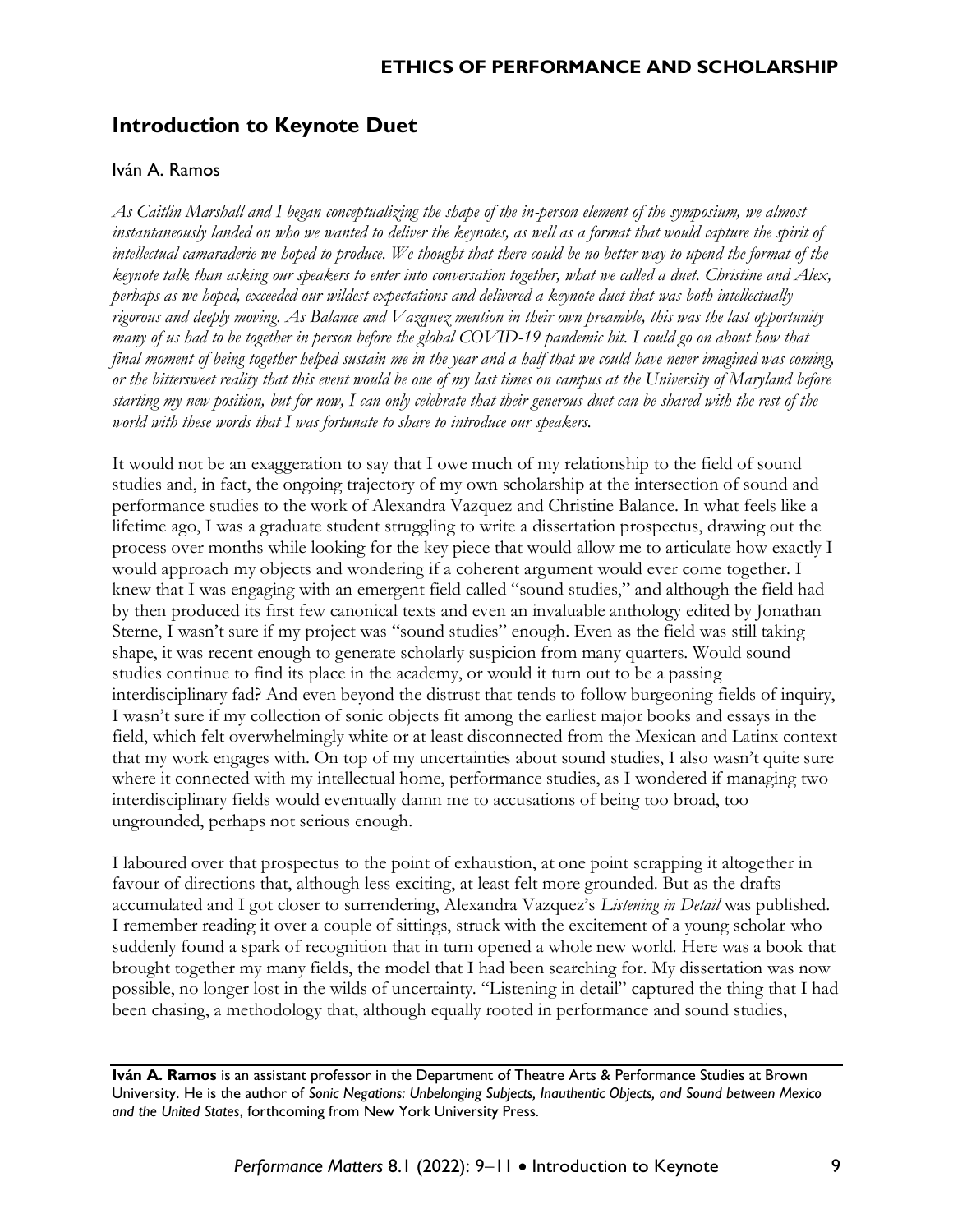exceeded their disciplinary boundaries to explain the experience of listening that I knew intimately but had failed to find a name for. Not only that, "listening in detail"—the book and the concept emerged from the specificities and the quandaries of transnational Latinidad. After all my searching, I had before me, all of a sudden, a version of sound studies that could include me. Vazquez's intervention felt so revelatory and urgent that I wanted to shout it from the rooftops, which led to getting over my fear of publishing and completing my first publication, a review of *Listening in Detail*  in *E-misférica*.

In the spirit of Vazquez's careful and rigorous attention to the power of the detail, I particularly remember feeling hailed by the final chapter and her mention of a care package that a friend had sent from California, which led to a reflection of the bonds produced by listening together across difference, in this case the ways in which sonic gestures allowed the "cold war kids" of the Caribbean and the Asias to find affinity, perhaps a sort of recognition, that exceeded the confines of history and geography. That package articulated the boundedness between sound and care that had first led me to my project but whose sounds remained faint.

That package, I found out soon after, had been sent to Alex Vazquez by Christine Bacareza Balance. I was living in New York at the time, and I had heard of a legendary friendship they had forged during their time at NYU as students of José Esteban Muñoz. But what I could never have anticipated when I first read that chapter is just how much this personal and intellectual bond would extend in even more unexpected ways to myself and my work until I read Balance's *Tropical Renditions*. I had a book that captured the unruliness of listening, the way it exceeds the certainty of identity, and its resistance to becoming folded to national or ethnic scripts. "Disobedient listening" accounted for how minoritarian subjects, in this case Filipino musicians in the diaspora, use sound and music to stand up against the constant onslaught of state violence. In the years since, I have remained especially indebted to Balance's deft and caring critique of the demands that "authenticity" makes upon subjects who live between nations, worlds, and genres. This argument, Balance's powerful defence of inauthenticity, which she frees from negative associations and sees instead as an aspirational method and way of being, has sustained my writing. As someone whose rejection of nationalist and identitarian sonic scripts has always come with accusations of being a "bad" Mexican subject, *Tropical Renditions* invited me to embrace this accusation and assured me that by doing so, a new critical language of refusal to the norms of identity could emerge. Disobedient listening offers a capacious soundscape that understands how those of us who fail to be beckoned by the fiction of belonging end up finding other homes in other worlds, brought together by forms of listening that we come to invent together. I can only begin to articulate here what a radical act of generosity Balance's book has been for me in moments of uncertainty as I walk around the edges of unbelonging.

If this brief introduction risks the solipsism of entwining the critical interventions of these two scholars to my experience of them, it is because I remain firm in a conviction that the best scholarly work moves beyond conventions of distance, opening instead new directions for understanding our place in the world, making sense of the difficulty of subjectivity toward something more capacious, a place where intellectual rigour and the experience of selfhood become inseparable. In that spirit, I close and make way for the beautiful intervention in the following pages by acknowledging that beyond the intellectual domains Alex Vazquez and Christine Balance have made possible, I have also been incredibly fortunate to know them as two of the most generous and caring interlocutors and mentors in what often feels like the solitary project of a scholarly career. Over coffees, drinks, and sometimes brief and sometimes extensive chats across hallway encounters at conferences and